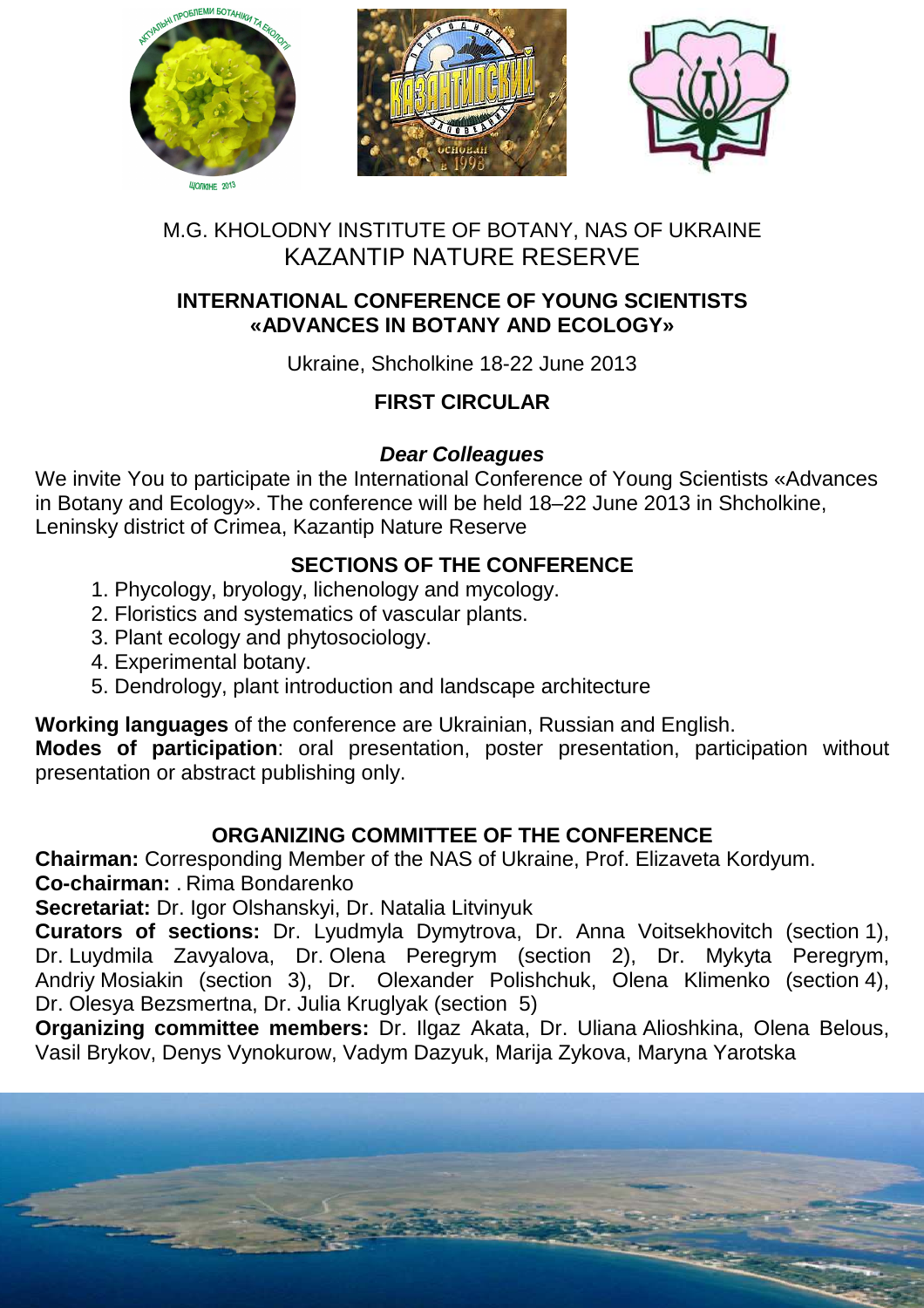### **REGISTRATION AND ABSTRACT SUBMISSION**

Participants of the conference should fill in the Registration Form online on our official web-site: www.botany-center.kiev.ua, serving the e-version of abstract. If an abstract has several authors, all of them should fill in the registration form; however, only the first (or presenting) author should attach a file with the abstract.

## **Deadline for registration and abstract submission – 28 February 2013.**

Confirmation of registration will be sent by e-mail to all registered participants within 5 working days after filling in of the online registration form. If you did not receive the confirmation, please, contact the organizing committee.

#### **ABSTRACT FORMAT**

The abstract size shall not exceed one page. It must be typed in Microsoft Word (file in "doc" or "docx" format). The filename must be the same as the first author's surname in Latin characters (for example, Stepanenko.doc). Page format - A4, margins 2 cm on all four sides, font Times New Roman, size 12 pt, indentation 1.27 cm, width fitted. Latin names of taxa should be italicized. No tables, figures and/or diagrams are allowed.

Number of references is not limited (the examples of literature citation see below). Literature reference must be enclosed in brackets, where you should point the author and the Year of publication (e.g., Ivanenko, 2011).

### **ABSTRACT EXAMPLE**

| Influence of environmental factors on the Poltava suburban flora                                                                                                                               |  |  |
|------------------------------------------------------------------------------------------------------------------------------------------------------------------------------------------------|--|--|
| <sup>1</sup> Stepanenko M.S., <sup>2</sup> Litvinenko L.O.                                                                                                                                     |  |  |
| <sup>1</sup> M.G. Kholodny Institute of Botany of NASU, Department of Geobotany                                                                                                                |  |  |
| Tereschenkivska Str., 2, Kyiv, 01601, Ukraine                                                                                                                                                  |  |  |
| e-mail: botany@ukr.net                                                                                                                                                                         |  |  |
| <sup>2</sup> Taras Shevchenko Kyiv National University, Botany Department<br>Academician Glushkov Av., 2, Kyiv, 03022, Ukraine                                                                 |  |  |
| e-mail: ecology@mail.ru                                                                                                                                                                        |  |  |
|                                                                                                                                                                                                |  |  |
| Text of abstract                                                                                                                                                                               |  |  |
| <b>REFERENCES</b>                                                                                                                                                                              |  |  |
| Crow J.F., Kimura M. An introduction to population genetics theory. - New York: Harper and Row, 1970. -                                                                                        |  |  |
| 591 pp.                                                                                                                                                                                        |  |  |
| Davies C.E., Moss D., Hill M.O. EUNIS Habitat Classification Revised. - Paris, 2004.<br>http:/eunis.eea.europa.eu/upload/EUNIS_2004_report.pdf (accessed April 2008).                          |  |  |
| Lukash O.V., Zavyalova L.V. Heracleum mantegazzianum Sommier & Levier (Apiaceae) on Chernigiv                                                                                                  |  |  |
| Polissia // Ukr. Bot. Journ. - 2003. - 60, № 5. - P. 561-566.                                                                                                                                  |  |  |
| Red Book of Ukraine. Plants / Ed. Ju.R. Sheliag-Sosonko. - Kyiv: UE, 1996. - 608 p.                                                                                                            |  |  |
| Semenkova I.G., Sokolova E.S. Phytopatology. – Moscow: Akademia, 2003. – 480 p.<br>Tokariuk A.I. Sozological characteristics of flora of Regional Park "Chernivetskyi" // Nauk. Bull. Cherniv. |  |  |
| Un-ty. - Chernivtsi: Ruta, 2004. - Vol. 223. - P. 162-170.                                                                                                                                     |  |  |
| The Organizing committee reserves the right to edit the abstracts.                                                                                                                             |  |  |
| The abstracts not corresponding to the recommended format or the topics of the conference                                                                                                      |  |  |
| will not be accepted.                                                                                                                                                                          |  |  |

In this case the registration fee will be returned (minus costs for forwarding transfer).